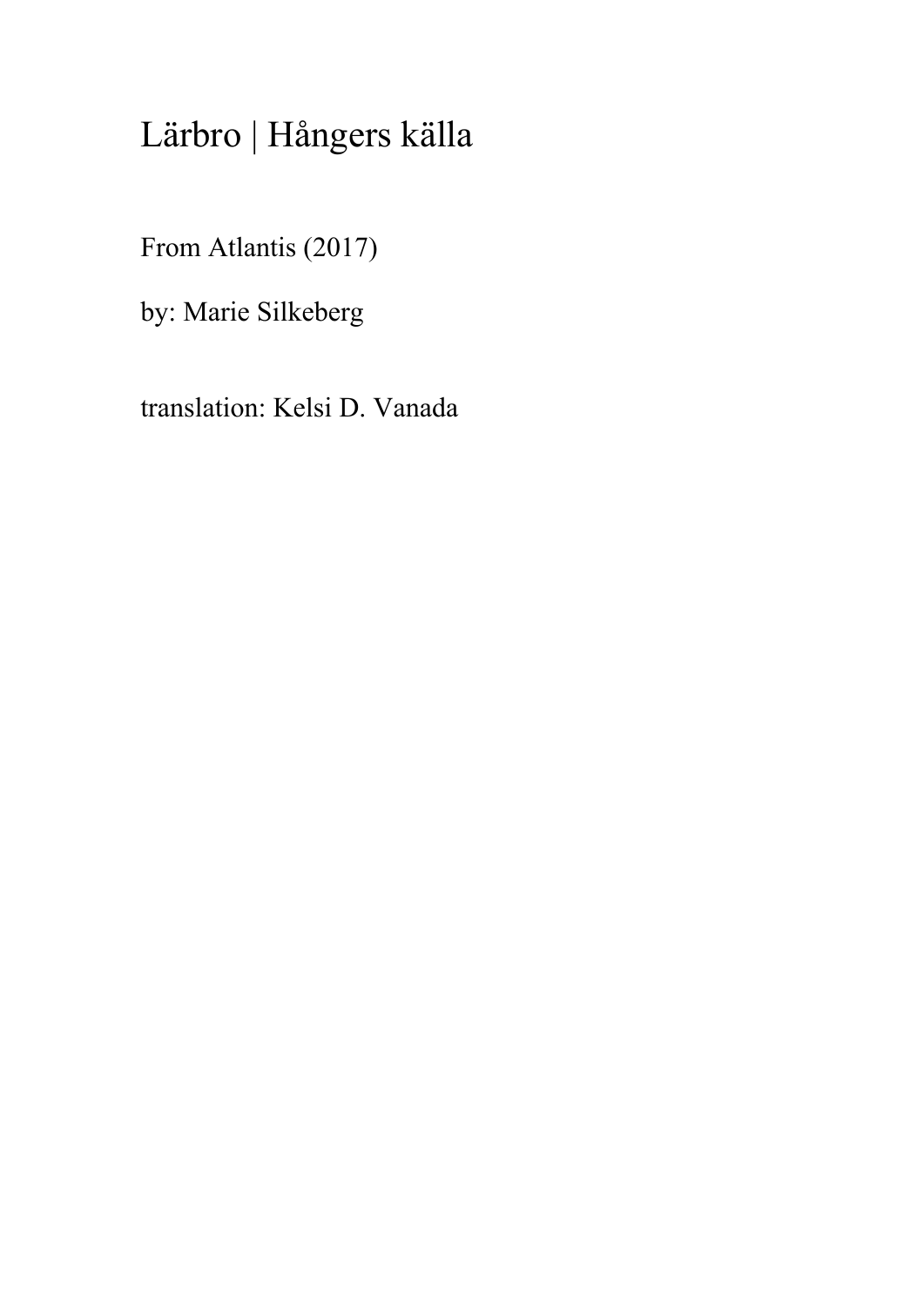Midsummer day.

You feel the movements.

The baby's hiccups.

In the extremity of time.

See the clouds. The sunset light.

Wet greenery after the rain.

Smell the rising fragrances.

Early sunrise.

Thin blue and pink clouds move slowly over the dawn sky.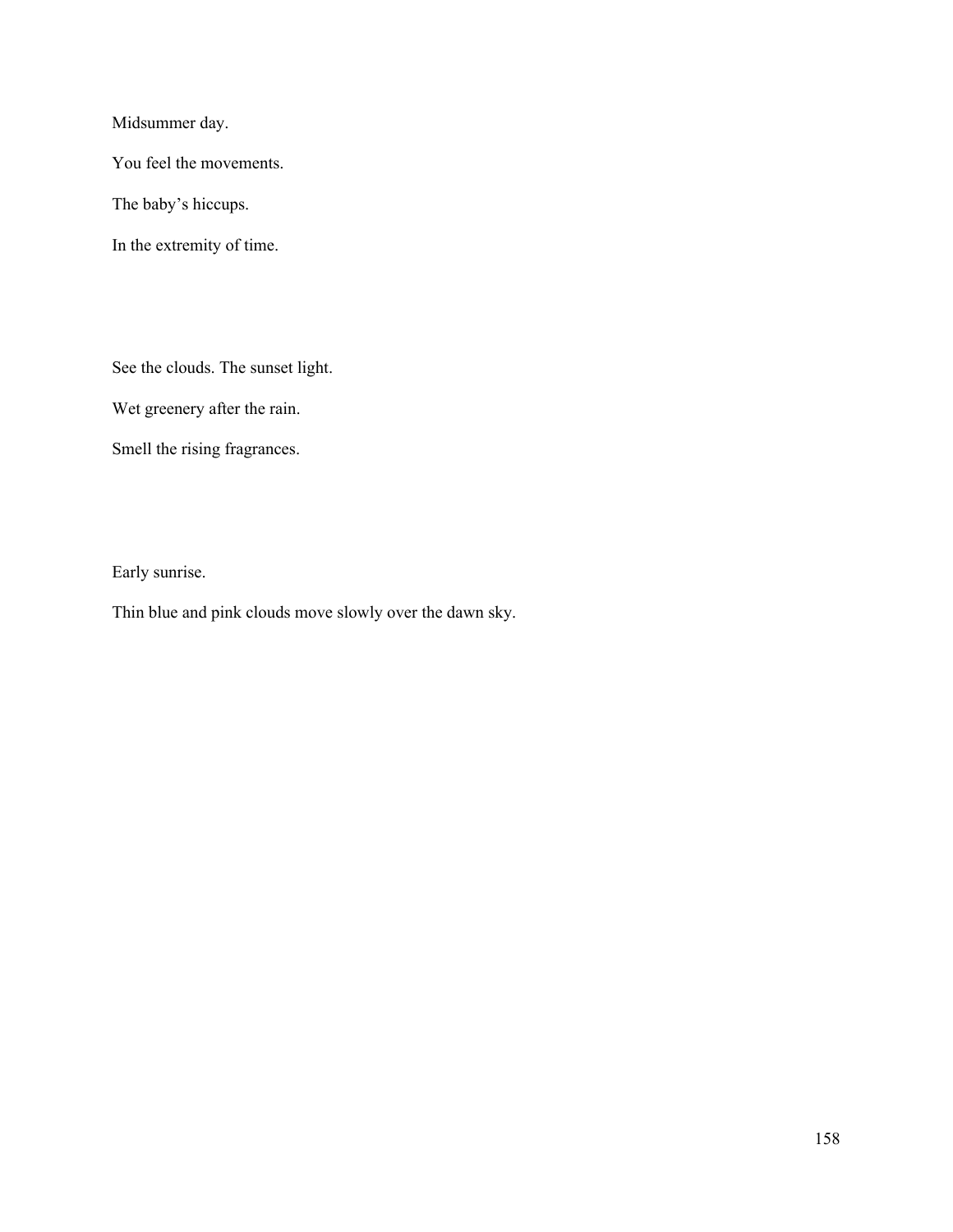To become the movements you are made of you think.

Widen.

In waiting.

You fall asleep under the tree.

In the birds' and insects' summer.

The big white seagulls fly over the field.

The otherwise calm baby moves.

A hot day finds its beginning.

A hare runs over the field.

The hot July sun disappears behind clouds.

You dream about a concert with Lou Reed you don't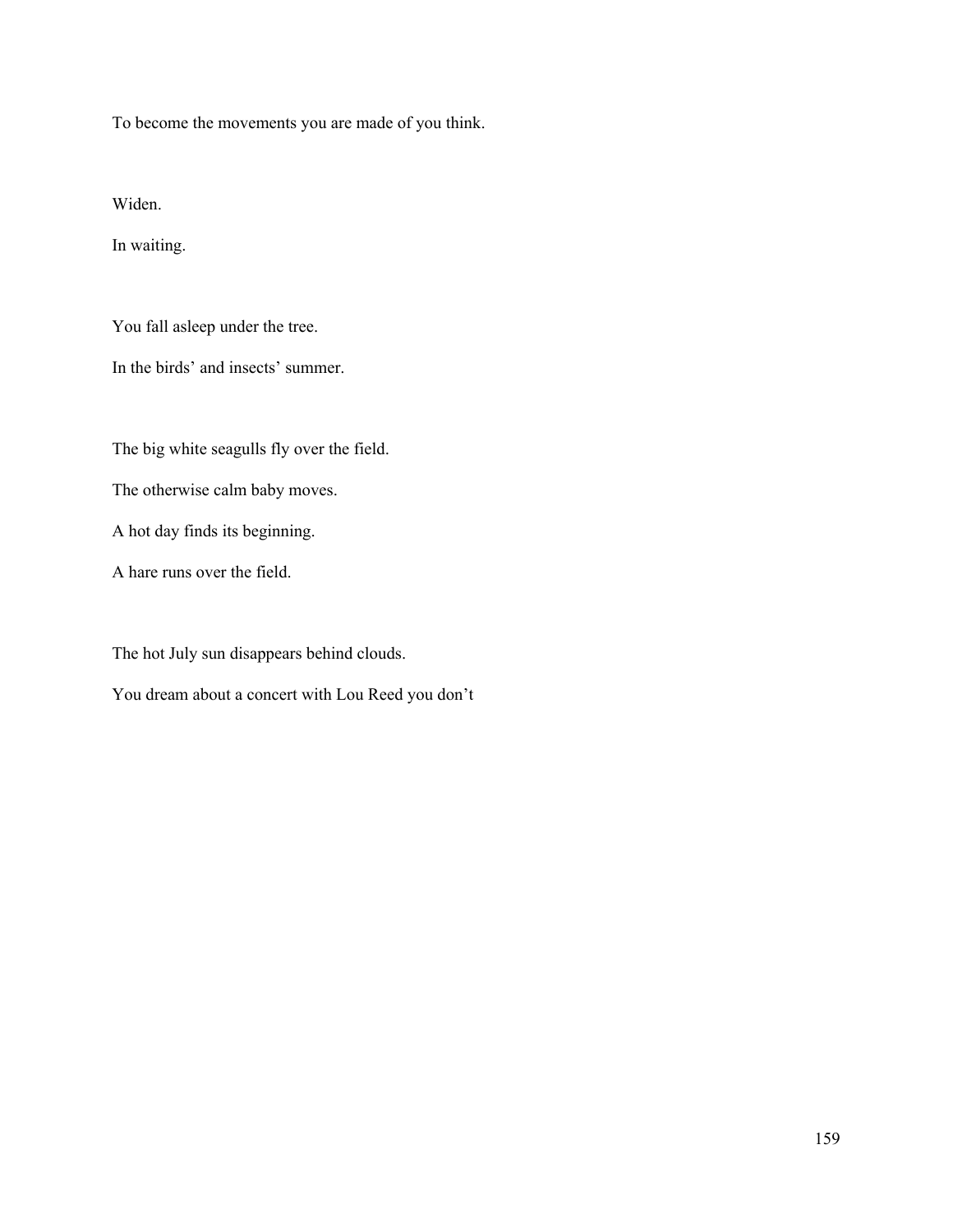make it to before the dream ends.

The foliage.

Where will the impulse come from you think.

A garden and a field full of seagulls in the morning.

Wind in the grass. Through the blueweed.

The blooming lilacs.

Air heavy with thunder.

You walk along the sea. At the stone beach.

See the rotting seaweed at the coast.

Swans. Seabirds.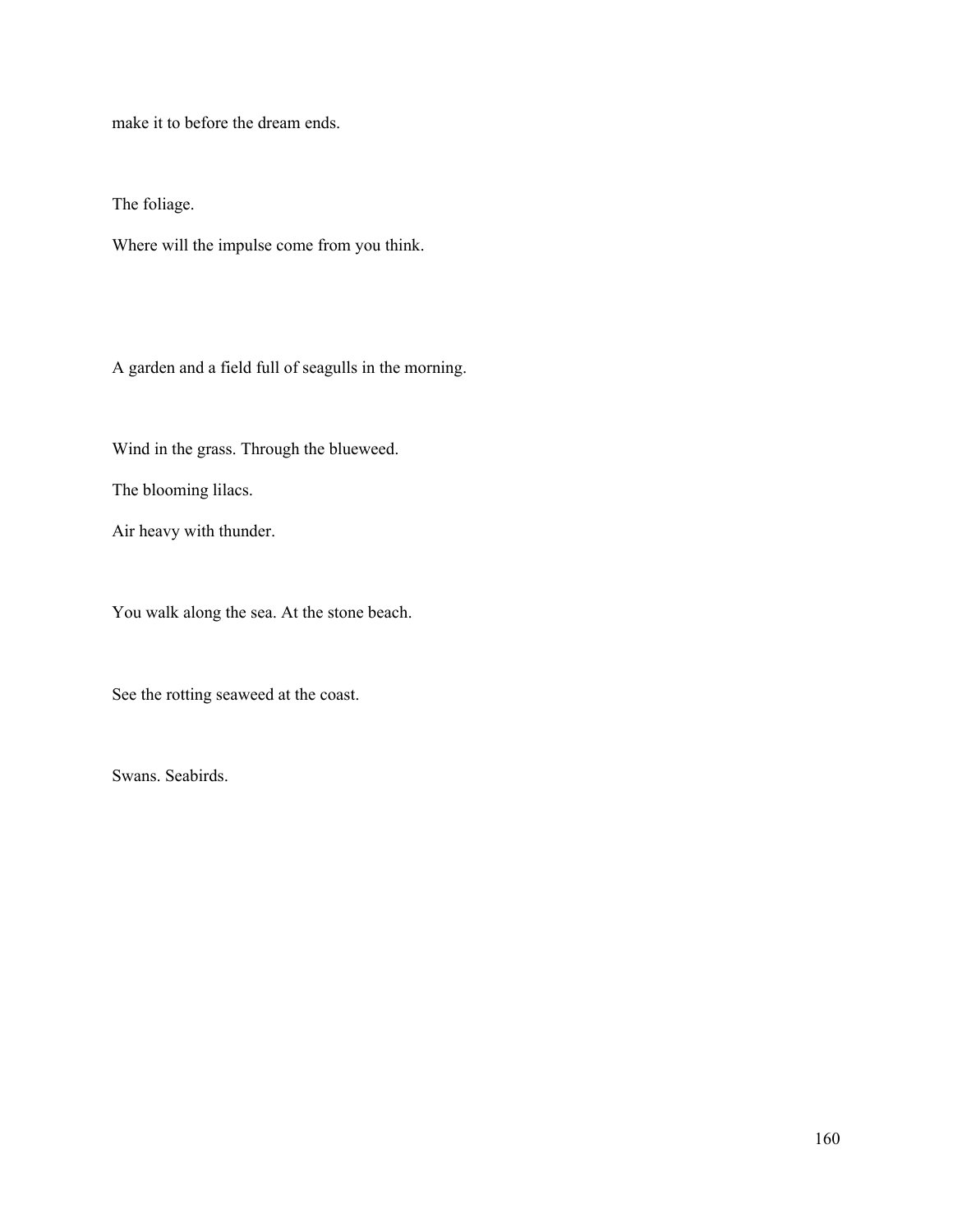Feel the contractions or the baby's movements just under your ribs.

See a spring of clear water in the forest. Some violins are playing in the landscape. You hear their tones in the evening fog. The two wells you think.

Not this day either. That is flowing by so peacefully.

No night. Still nothing light enough. Or high.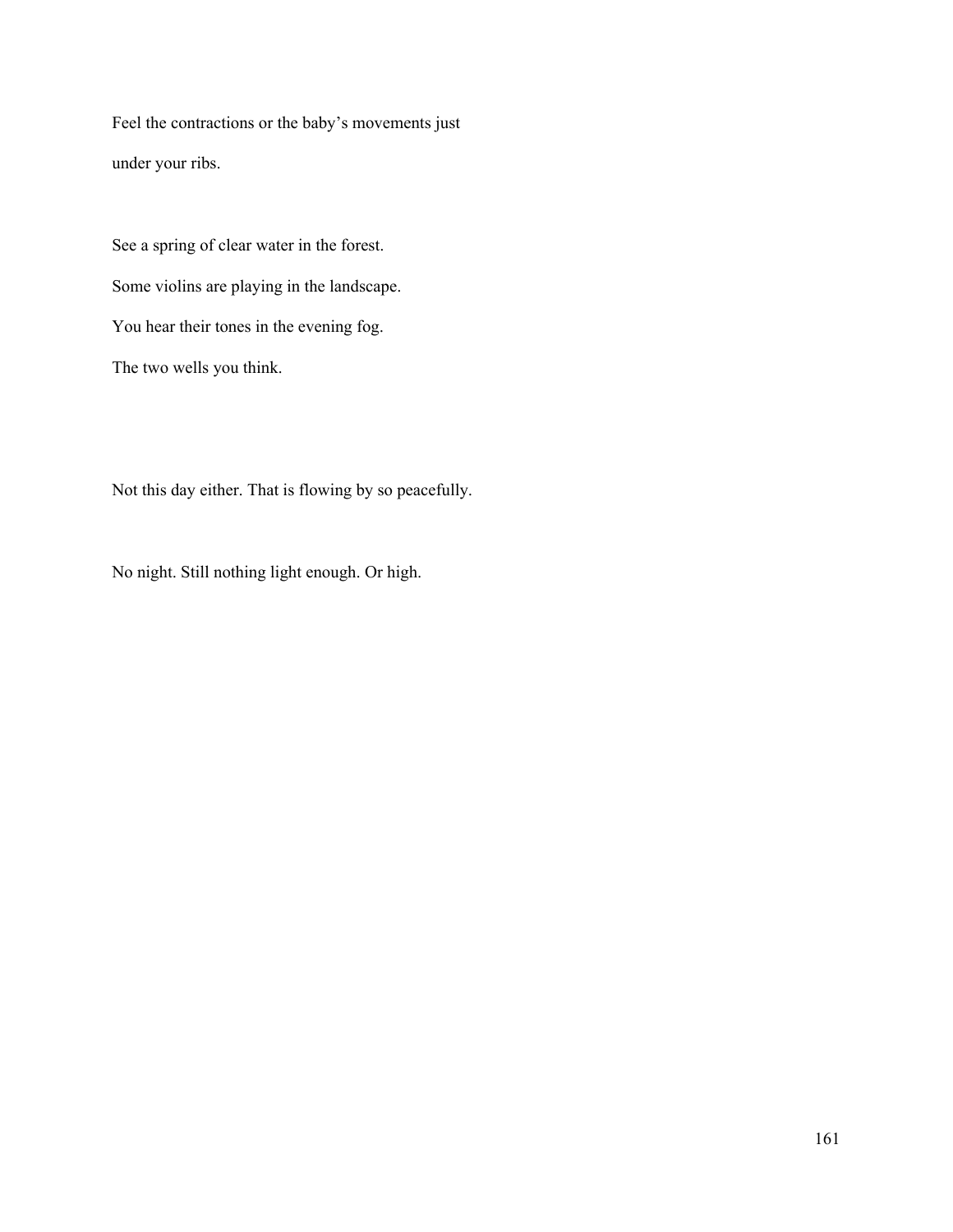The secrets.

The heat.

Laying bare and dazzling.

Early morning. Hardly dawn.

The euphoria of depletion.

In the evening the amniotic fluid still runs.

Slowly. For forty hours.

You stroll together through the warm summer night. The dawn.

Along the streets. The beaches.

You see seagulls outside the window in the evening.

Feel a continuous downward movement.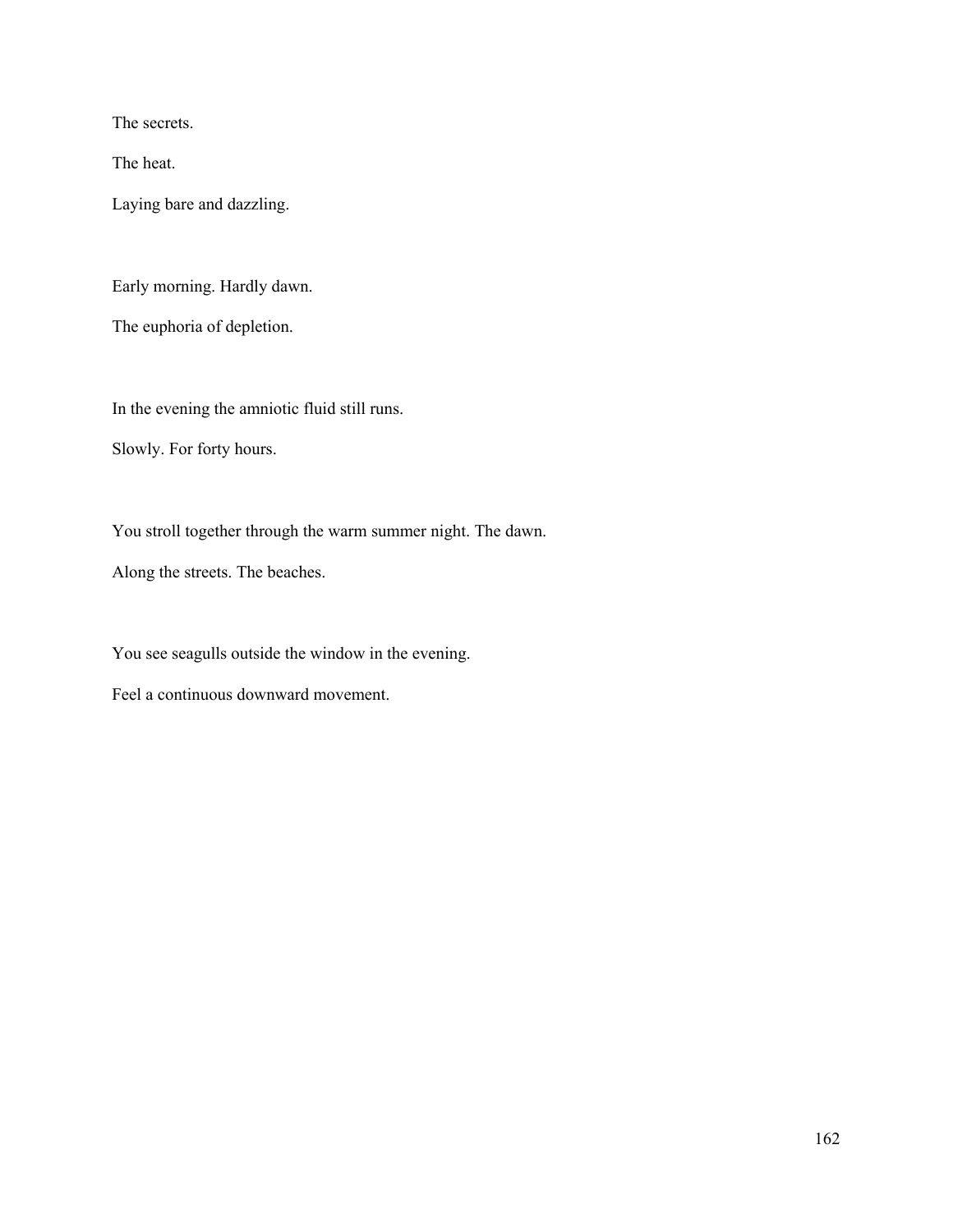The runnels of sweat.

A burning pain.

The crown of the head against the perineum.

The moment.

When the head breaks through the body.

Short umbilical cord.

Slippery.

Golden.

You're cold.

Shiver.

Smell the fragrance of the child. The amniotic fluid.

A reaction between blood types she says.

The yellowish color.